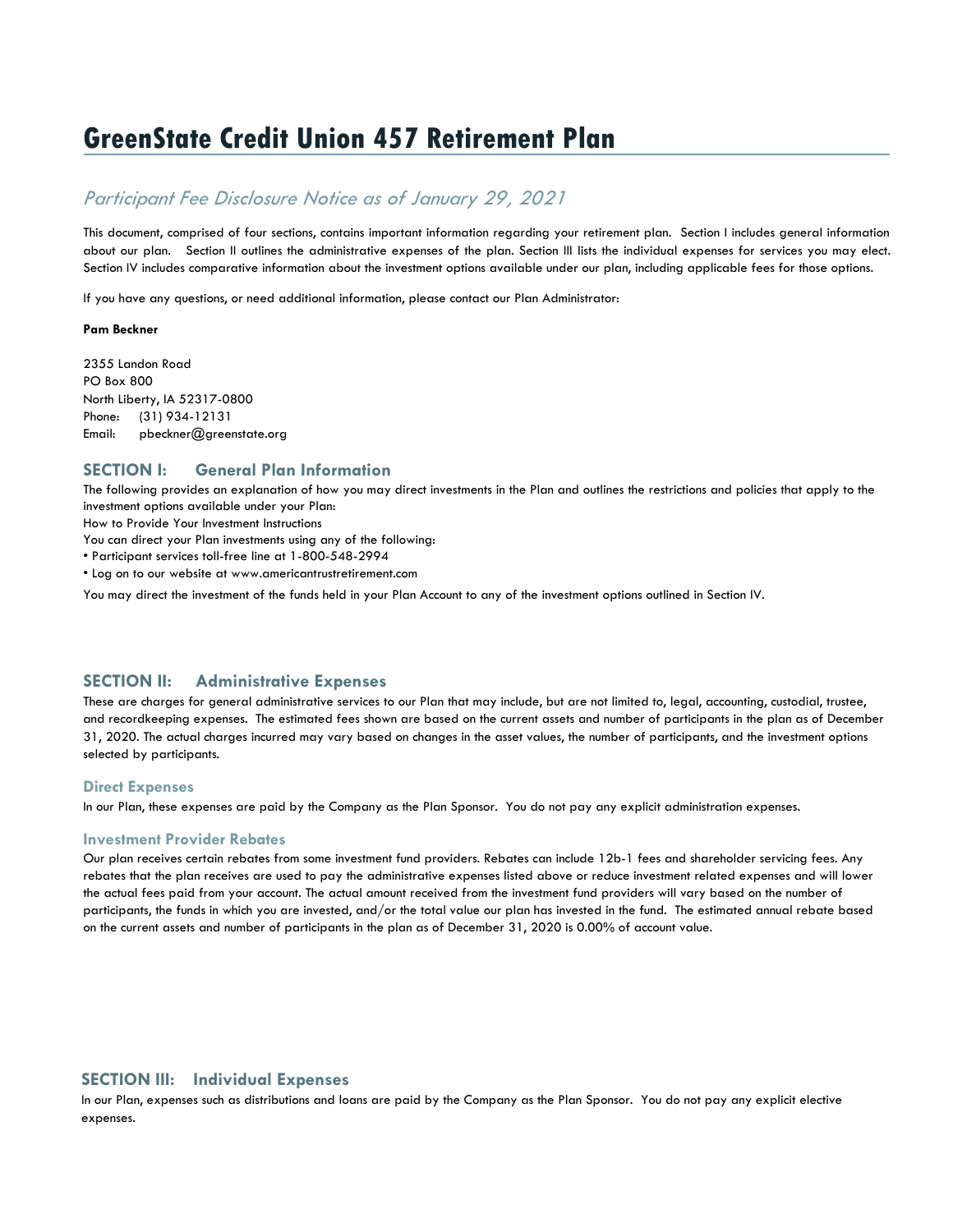## **SECTION IV: Investment Options**

This section includes important information to help you compare the investment options under your retirement plan. If you want additional information about your investment options, you can go to the specific internet website address shown with each investment option, or you can access individual investment fact sheets containing more detailed disclosures through our plan website, www.americantrustretirement.com. You may also obtain, free of charge, paper copies of the fund information available on the website by contacting the Plan Administrator.

#### **Pam Beckner**

2355 Landon Road PO Box 800 North Liberty, IA 52317-0800 Phone: (31) 934-12131 Email: pbeckner@greenstate.org

### **Variable Return Investments**

Your retirement plan provides several professionally managed investment options. Each of these options will provide a variable return on your investment and expose you to varying levels of risk. Generally, those investment options with a greater opportunity for higher returns expose you to greater risks of losing value in your original investment, especially over shorter time periods.

#### **Performance Information**

This table shows how these variable return investment options have performed over time and allows you to compare them with an appropriate benchmark for the same time periods. Past performance does not guarantee how the investment option will perform in the future. Your investment in these options could lose money. Information about an option's principal risks is available on the Website[s].

|                                                                                                     |          | Year to | Last $12$     | Last 5 | Last 10 | <b>Since</b>        |
|-----------------------------------------------------------------------------------------------------|----------|---------|---------------|--------|---------|---------------------|
|                                                                                                     | As Of    | Date    | <b>Months</b> | Years  | Years   | Inception           |
|                                                                                                     |          |         |               |        |         |                     |
| Conservative<br>Fidelity Inv MM Fds Government I (FIGXX)<br>Category: Money Market-Taxable          | 12/31/20 | 0.35%   | 0.35%         | 1.03%  | 0.52%   | 3.44%<br>7/25/1985  |
| Benchmark: ICE BofA USD 3M Dep OR CM TR USD<br>Website: www.institutional.fidelity.com              |          | 1.08%   | 1.08%         | 1.50%  | 0.90%   |                     |
| American Trust Stable Value<br>Category: Prime Money Market                                         | 12/31/20 | 2.04%   | 2.04%         | 2.05%  | 1.84%   | 4.00%<br>9/25/2020  |
| Benchmark: ICE BofA USD 3M Dep OR CM TR USD<br>Website: americantrustretirement.com                 |          | 1.08%   | 1.08%         | 1.50%  | 0.90%   |                     |
|                                                                                                     |          |         |               |        |         |                     |
| <b>Moderately Conservative</b>                                                                      |          |         |               |        |         |                     |
| Loomis Sayles Core Plus Bond Fund Class N (NERNX)<br>Category: Intermediate Core-Plus Bond          | 12/31/20 | 10.71%  | 10.71%        | 6.36%  | 5.20%   | 4.22%<br>2/1/2013   |
| Benchmark: BBgBarc US Universal TR USD<br>Website: NGAM.natixis.com                                 |          | 7.58%   | 7.58%         | 4.87%  | 4.16%   |                     |
| Vanguard Short-Term Investment-Grade Fund Admiral Shares (VFSUX)<br>Category: Short-Term Bond       | 12/31/20 | 5.25%   | 5.25%         | 3.38%  | 2.76%   | 3.68%<br>2/12/2001  |
| Benchmark: BBgBarc US Govt/Credit 1-3 Yr TR USD<br>Website: www.vanguard.com                        |          | 3.33%   | 3.33%         | 2.21%  | 1.60%   |                     |
|                                                                                                     |          |         |               |        |         |                     |
| Moderate                                                                                            |          |         |               |        |         |                     |
| American Funds American Balanced Fund Class R-6 (RLBGX)<br>Category: Allocation--50% to 70% Equity  | 12/31/20 | 11.22%  | 11.22%        | 10.36% | 10.27%  | 11.77%<br>5/1/2009  |
| Benchmark: Morningstar Mod Tgt Risk TR USD<br>Website: www.americanfunds.com                        |          | 12.82%  | 12.82%        | 9.75%  | 7.77%   |                     |
| BlackRock High Yield Bond Portfolio Class K (BRHYX)                                                 | 12/31/20 | 5.93%   | 5.93%         | 8.01%  | 6.80%   | 7.39%<br>11/19/1998 |
| Category: High Yield Bond<br>Benchmark: ICE BofA US High Yield TR USD<br>Website: www.blackrock.com |          | 6.17%   | 6.17%         | 8.43%  | 6.62%   |                     |
|                                                                                                     |          |         |               |        |         |                     |
| <b>Moderately Aggressive</b>                                                                        |          |         |               |        |         |                     |
| Vanguard 500 Index Fund Admiral Shares (VFIAX)<br>Category: Large Blend                             | 12/31/20 | 18.37%  | 18.37%        | 15.18% | 13.85%  | 7.28%<br>11/13/2000 |
| Benchmark: Russell 1000 TR USD<br>Website: www.vanguard.com                                         |          | 20.96%  | 20.96%        | 15.60% | 14.01%  |                     |
| American Beacon Large Cap Value Fund Class R6 (AALRX)                                               | 12/31/20 | 3.38%   | 3.38%         | 9.89%  | 10.08%  | 7.71%               |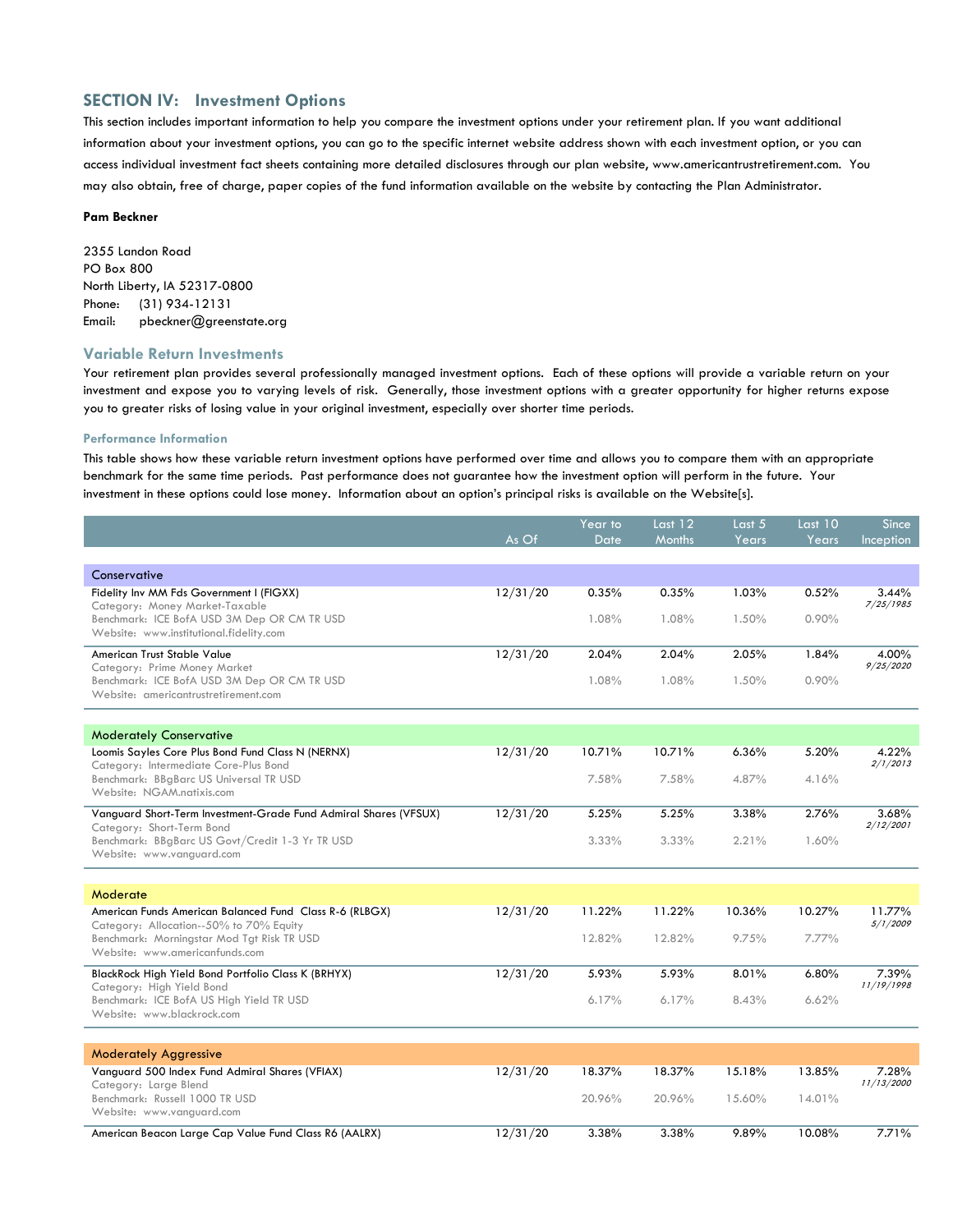|                                                                                                             | As Of    | Year to<br>Date | Last 12<br>Months | Last 5<br>Years | Last 10<br>Years | <b>Since</b><br><b>Inception</b> |
|-------------------------------------------------------------------------------------------------------------|----------|-----------------|-------------------|-----------------|------------------|----------------------------------|
| Category: Large Value<br>Benchmark: Russell 1000 Value TR USD<br>Website: www.americanbeaconfunds.com       |          | 2.80%           | 2.80%             | 9.74%           | 10.50%           | 2/28/2017                        |
| TIAA-CREF Large-Cap Value Index Fund Institutional Class (TILVX)                                            | 12/31/20 | 2.90%           | 2.90%             | 9.70%           | 10.44%           | 9.07%<br>10/1/2002               |
| Category: Large Value<br>Benchmark: Russell 1000 Value TR USD<br>Website: www.tiaa.org                      |          | 2.80%           | 2.80%             | 9.74%           | 10.50%           |                                  |
|                                                                                                             |          |                 |                   |                 |                  |                                  |
| Aggressive<br><b>Fidelity Emerging Markets Idx (FPADX)</b>                                                  | 12/31/20 | 17.82%          | 17.82%            | 12.75%          |                  | 4.78%                            |
| Category: Diversified Emerging Mkts<br>Benchmark: MSCI EM NR USD<br>Website: www.institutional.fidelity.com |          | 18.31%          | 18.31%            | 12.81%          | 3.63%            | 9/8/2011                         |
| Invesco Developing Markets Fund Class R6 (ODVIX)<br>Category: Diversified Emerging Mkts                     | 12/31/20 | 17.66%          | 17.66%            | 13.43%          | 5.31%            | 8.32%<br>12/29/2011              |
| Benchmark: MSCI EM NR USD<br>Website: www.invesco.com/us                                                    |          | 18.31%          | 18.31%            | 12.81%          | 3.63%            |                                  |
| MFS Institutional International Equity Fund (MIEIX)<br>Category: Foreign Large Blend                        | 12/31/20 | 11.11%          | 11.11%            | 10.35%          | 7.50%            | 8.16%<br>1/31/1996               |
| Benchmark: MSCI ACWI Ex USA NR USD<br>Website: www.mfs.com                                                  |          | 10.65%          | 10.65%            | 8.93%           | 4.92%            |                                  |
| TIAA-CREF International Equity Index Fund Institutional Class (TCIEX)<br>Category: Foreign Large Blend      | 12/31/20 | 8.14%           | 8.14%             | 7.71%           | 5.70%            | 7.77%<br>10/1/2002               |
| Benchmark: MSCI ACWI Ex USA NR USD<br>Website: www.tiaa.org                                                 |          | 10.65%          | 10.65%            | 8.93%           | 4.92%            |                                  |
| T. Rowe Price Large-Cap Growth Fund I Class (TRLGX)<br>Category: Large Growth                               | 12/31/20 | 39.56%          | 39.56%            | 21.54%          | 18.18%           | 12.26%<br>10/31/2001             |
| Benchmark: Russell 1000 Growth TR USD<br>Website: www.troweprice.com                                        |          | 38.49%          | 38.49%            | 21.00%          | 17.21%           |                                  |
| TIAA-CREF Large-Cap Growth Index Fund Institutional Class (TILIX)<br>Category: Large Growth                 | 12/31/20 | 38.43%          | 38.43%            | 20.93%          | 17.14%           | 12.56%<br>10/1/2002              |
| Benchmark: Russell 1000 Growth TR USD<br>Website: www.tiaa.org                                              |          | 38.49%          | 38.49%            | 21.00%          | 17.21%           |                                  |
| Columbia Mid Cap Index Fund Institutional 2 Class (CPXRX)<br>Category: Mid-Cap Blend                        | 12/31/20 | 13.36%          | 13.36%            | 12.09%          | 11.27%           | 12.79%<br>11/8/2012              |
| Benchmark: Russell Mid Cap TR USD<br>Website: www.columbiathreadneedleus.com                                |          | 17.10%          | 17.10%            | 13.40%          | 12.41%           |                                  |
| T. Rowe Price Mid-Cap Growth Fund I Class (RPTIX)<br>Category: Mid-Cap Growth                               | 12/31/20 | 24.32%          | 24.32%            | 16.40%          | 14.79%           | 15.44%<br>8/28/2015              |
| Benchmark: Russell Mid Cap Growth TR USD<br>Website: www.troweprice.com                                     |          | 35.59%          | 35.59%            | 18.66%          | 15.04%           |                                  |
| Victory Sycamore Established Value Fund Class I (VEVIX)<br>Category: Mid-Cap Value                          | 12/31/20 | 8.12%           | 8.12%             | 11.97%          | 11.78%           | 12.60%<br>3/1/2010               |
| Benchmark: Russell Mid Cap Value TR USD<br>Website: www.vcm.com                                             |          | 4.96%           | 4.96%             | 9.73%           | 10.49%           |                                  |
| Hartford Small Cap Growth Fund Class R6 (HSLVX)<br>Category: Small Growth                                   | 12/31/20 | 32.38%          | 32.38%            | 16.36%          | 14.42%           | 13.71%<br>11/7/2014              |
| Benchmark: Russell 2000 Growth TR USD<br>Website: www.hartfordfunds.com                                     |          | 34.63%          | 34.63%            | 16.36%          | 13.48%           |                                  |
| Vanguard Small-Cap Growth Index Fund Admiral Shares (VSGAX)<br>Category: Small Growth                       | 12/31/20 | 35.28%          | 35.28%            | 17.99%          | 14.02%           | 16.37%<br>9/27/2011              |
| Benchmark: Russell 2000 Growth TR USD<br>Website: www.vanguard.com                                          |          | 34.63%          | 34.63%            | 16.36%          | 13.48%           |                                  |
| PGIM QMA Small-Cap Value Fund- Class R6 (TSVQX)                                                             | 12/31/20 | $-2.96%$        | $-2.96%$          | 5.99%           | 7.36%            | 4.61%<br>9/25/2014               |
| Category: Small Value<br>Benchmark: Russell 2000 Value TR USD<br>Website: www.pgiminvestments.com           |          | 4.63%           | 4.63%             | 9.65%           | 8.66%            |                                  |
| Vanguard Small Cap Value Index Fund Admiral Shares (VSIAX)<br>Category: Small Value                         | 12/31/20 | 5.85%           | 5.85%             | 9.73%           | 10.06%           | 12.57%<br>9/27/2011              |
| Benchmark: Russell 2000 Value TR USD<br>Website: www.vanguard.com                                           |          | 4.63%           | 4.63%             | 9.65%           | 8.66%            |                                  |
|                                                                                                             |          |                 |                   |                 |                  |                                  |
| <b>Target Date Fund</b><br>Vanguard Target Retirement 2020 Fund Investor Shares (VTWNX)                     | 12/31/20 | 12.04%          | 12.04%            | 9.02%           | 7.93%            | 6.85%                            |

Category: Target-Date 2020

*6/7/2006*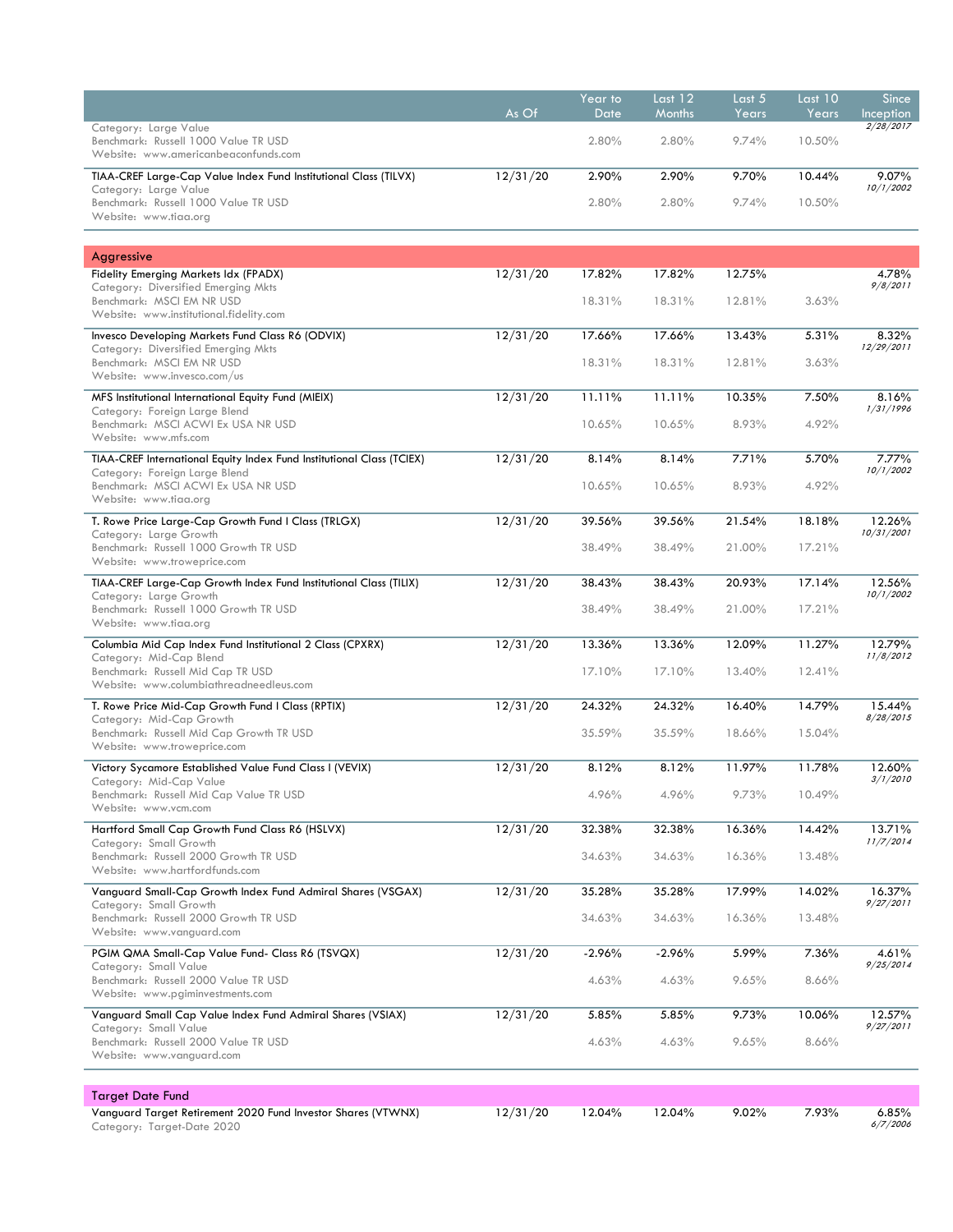|                                                                                             |          | Year to     | Last 12 | Last $5$ | Last $10$ | Since               |
|---------------------------------------------------------------------------------------------|----------|-------------|---------|----------|-----------|---------------------|
|                                                                                             | As Of    | <b>Date</b> | Months  | Years    | Years     | Inception           |
| Benchmark: Morningstar Lifetime Mod 2020 TR USD<br>Website: www.vanquard.com                |          | 13.32%      | 13.32%  | 9.20%    | 7.63%     |                     |
| Vanguard Target Retirement 2025 Fund Investor Shares (VTTVX)<br>Category: Target-Date 2025  | 12/31/20 | 13.30%      | 13.30%  | 9.88%    | 8.54%     | 7.33%<br>10/27/2003 |
| Benchmark: Morningstar Lifetime Mod 2025 TR USD<br>Website: www.vanguard.com                |          | 13.67%      | 13.67%  | 9.88%    | 8.22%     |                     |
| Vanguard Target Retirement 2030 Fund Investor Shares (VTHRX)<br>Category: Target-Date 2030  | 12/31/20 | 14.10%      | 14.10%  | 10.51%   | 9.04%     | 7.39%<br>6/7/2006   |
| Benchmark: Morningstar Lifetime Mod 2030 TR USD<br>Website: www.vanguard.com                |          | 13.69%      | 13.69%  | 10.58%   | 8.79%     |                     |
| Vanguard Target Retirement 2035 Fund Investor Shares (VTTHX)<br>Category: Target-Date 2035  | 12/31/20 | 14.79%      | 14.79%  | 11.11%   | 9.51%     | 8.03%<br>10/27/2003 |
| Benchmark: Morningstar Lifetime Mod 2035 TR USD<br>Website: www.vanquard.com                |          | 13.38%      | 13.38%  | 11.14%   | 9.17%     |                     |
| Vanguard Target Retirement 2040 Fund Investor Shares (VFORX)<br>Category: Target-Date 2040  | 12/31/20 | 15.47%      | 15.47%  | 11.71%   | 9.90%     | 7.89%<br>6/7/2006   |
| Benchmark: Morningstar Lifetime Mod 2040 TR USD<br>Website: www.vanguard.com                |          | 13.09%      | 13.09%  | 11.48%   | 9.34%     |                     |
| Vanguard Target Retirement 2045 Fund Investor Shares (VTIVX)<br>Category: Target-Date 2045  | 12/31/20 | 16.30%      | 16.30%  | 12.09%   | 10.09%    | 8.56%<br>10/27/2003 |
| Benchmark: Morningstar Lifetime Mod 2045 TR USD<br>Website: www.vanguard.com                |          | 12.95%      | 12.95%  | 11.61%   | 9.33%     |                     |
| Vanguard Target Retirement 2050 Fund Investor Shares (VFIFX)<br>Category: Target-Date 2050  | 12/31/20 | 16.39%      | 16.39%  | 12.10%   | 10.09%    | 8.06%<br>6/7/2006   |
| Benchmark: Morningstar Lifetime Mod 2050 TR USD<br>Website: www.vanquard.com                |          | 12.91%      | 12.91%  | 11.62%   | 9.24%     |                     |
| Vanguard Target Retirement 2055 Fund Investor Shares (VFFVX)<br>Category: Target-Date 2055  | 12/31/20 | 16.32%      | 16.32%  | 12.09%   | 10.10%    | 11.21%<br>8/18/2010 |
| Benchmark: Morningstar Lifetime Mod 2055 TR USD<br>Website: www.vanguard.com                |          | 12.91%      | 12.91%  | 11.61%   | 9.14%     |                     |
| Vanguard Target Retirement 2060 Fund Investor Shares (VTTSX)<br>Category: Target-Date 2060+ | 12/31/20 | 16.32%      | 16.32%  | 12.08%   |           | 11.10%<br>1/19/2012 |
| Benchmark: Morningstar Lifetime Mod 2060 TR USD<br>Website: www.vanguard.com                |          | 12.89%      | 12.89%  | 11.57%   | 9.00%     |                     |
| Vanguard Target Retirement 2065 Fund Investor Shares (VLXVX)<br>Category: Target-Date 2060+ | 12/31/20 | 16.17%      | 16.17%  |          |           | 11.55%<br>7/12/2017 |
| Benchmark: Morningstar Lifetime Mod 2060 TR USD<br>Website: www.vanquard.com                |          | 12.89%      | 12.89%  | 11.57%   | $9.00\%$  |                     |

## **Fee and Expense Information**

This table shows fee and expense information for the variable return investments listed above. The Total Annual Operating Expenses columns are expenses that reduce the rate of return of the investment option. The Shareholder Fees and Restrictions column includes fees that you may incur in addition to the Total Annual Operating Expenses as well as any restrictions you may have when investing in that option.

|                                                                                                                                                | <b>Total Annual Operating</b><br><b>Expenses</b><br>Per \$1000<br>As a $\%$ |        | <b>Shareholder Fees and Restrictions</b>                                                                                                                                                                                                                                                                                                                                                            |  |
|------------------------------------------------------------------------------------------------------------------------------------------------|-----------------------------------------------------------------------------|--------|-----------------------------------------------------------------------------------------------------------------------------------------------------------------------------------------------------------------------------------------------------------------------------------------------------------------------------------------------------------------------------------------------------|--|
| Conservative                                                                                                                                   |                                                                             |        |                                                                                                                                                                                                                                                                                                                                                                                                     |  |
| Fidelity Inv MM Fds Government I (FIGXX)<br>Category: Money Market-Taxable<br>*Net expense is $0.18\%$ and \$1.80 per \$1000 due to fee waiver | $0.21\% *$                                                                  | \$2.10 | None Noted                                                                                                                                                                                                                                                                                                                                                                                          |  |
| American Trust Stable Value<br>Category: Prime Money Market                                                                                    | 0.39%                                                                       | \$3.90 | None Noted                                                                                                                                                                                                                                                                                                                                                                                          |  |
|                                                                                                                                                |                                                                             |        |                                                                                                                                                                                                                                                                                                                                                                                                     |  |
| <b>Moderately Conservative</b>                                                                                                                 |                                                                             |        |                                                                                                                                                                                                                                                                                                                                                                                                     |  |
| Loomis Sayles Core Plus Bond Fund Class N (NERNX)<br>Category: Intermediate Core-Plus Bond                                                     | 0.39%                                                                       | \$3.90 | First violation: The Fund or the Distributor will issue the<br>shareholder and his or her financial intermediary, if any, a<br>written warning. Second violation: The Fund or the Distributor<br>will restrict the account from making subsequent purchases<br>(including purchases by exchange) for 90 days. Third violation:<br>The Fund or the Distributor will permanently restrict the account |  |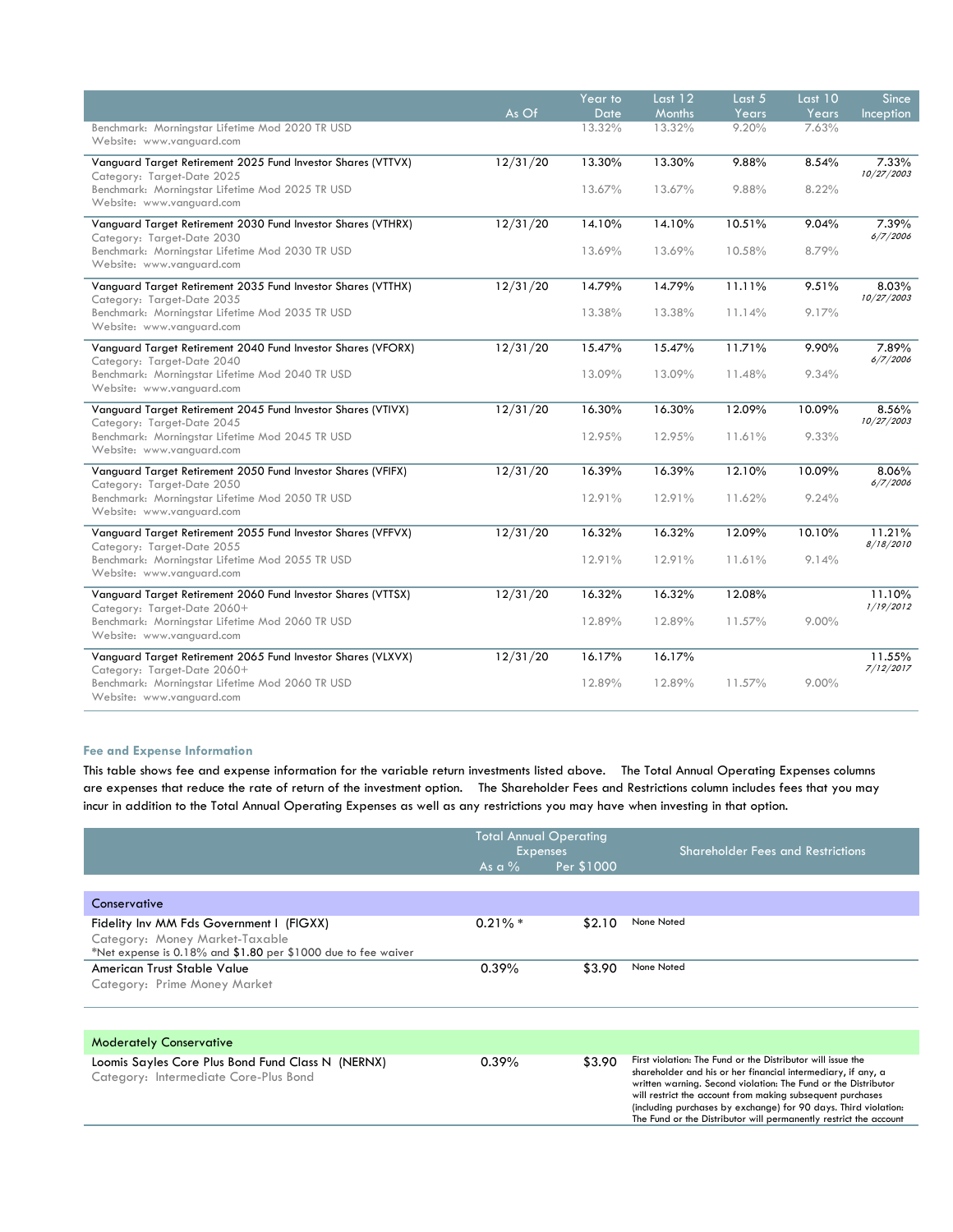|                                                                                                                                                 | <b>Total Annual Operating</b><br><b>Expenses</b> |            | <b>Shareholder Fees and Restrictions</b>                                                                                                                                                                                                                                                                                                                                                                                                                                                                                    |
|-------------------------------------------------------------------------------------------------------------------------------------------------|--------------------------------------------------|------------|-----------------------------------------------------------------------------------------------------------------------------------------------------------------------------------------------------------------------------------------------------------------------------------------------------------------------------------------------------------------------------------------------------------------------------------------------------------------------------------------------------------------------------|
|                                                                                                                                                 | As a $%$                                         | Per \$1000 |                                                                                                                                                                                                                                                                                                                                                                                                                                                                                                                             |
|                                                                                                                                                 |                                                  |            | and any other accounts under the shareholder's control in any<br>Fund from making subsequent purchases or exchanges.                                                                                                                                                                                                                                                                                                                                                                                                        |
| Vanguard Short-Term Investment-Grade Fund Admiral Shares<br>(VFSUX)<br>Category: Short-Term Bond                                                | 0.10%                                            | \$1.00     | Each Vanguard fund (other than money market funds and short-<br>term bond funds, but including Vanguard Short-Term Inflation-<br>Protected Securities Index Fund) limits an investor's purchases or<br>exchanges into a fund account for 60 calendar days after the<br>investor has redeemed or exchanged out of that fund account.<br>ETF Shares are not subject to these frequent-trading limits.                                                                                                                         |
|                                                                                                                                                 |                                                  |            |                                                                                                                                                                                                                                                                                                                                                                                                                                                                                                                             |
| Moderate                                                                                                                                        |                                                  |            |                                                                                                                                                                                                                                                                                                                                                                                                                                                                                                                             |
| American Funds American Balanced Fund Class R-6 (RLBGX)<br>Category: Allocation--50% to 70% Equity                                              | 0.26%                                            | \$2.60     | Any shareholder redeeming shares (including part of an<br>exchange transaction) having a value of \$5,000 or more from<br>a fund will be precluded from investing in the fund (including<br>part of an exchange transaction) for 30 calendar days after<br>the redemption. This prohibition will not apply to redemptions<br>by shareholders whose shares are held on the books of third-<br>party intermediaries that have not adopted procedures to<br>implement this policy.                                             |
| BlackRock High Yield Bond Portfolio Class K (BRHYX)<br>Category: High Yield Bond                                                                | 0.51%                                            | \$5.10     | None Noted                                                                                                                                                                                                                                                                                                                                                                                                                                                                                                                  |
|                                                                                                                                                 |                                                  |            |                                                                                                                                                                                                                                                                                                                                                                                                                                                                                                                             |
| <b>Moderately Aggressive</b>                                                                                                                    |                                                  |            | Each Vanguard fund (other than money market funds and short-                                                                                                                                                                                                                                                                                                                                                                                                                                                                |
| Vanguard 500 Index Fund Admiral Shares (VFIAX)<br>Category: Large Blend                                                                         | 0.04%                                            | \$0.40     | term bond funds, but including Vanguard Short-Term Inflation-<br>Protected Securities Index Fund) limits an investor's purchases or<br>exchanges into a fund account for 60 calendar days after the<br>investor has redeemed or exchanged out of that fund account.<br>ETF Shares are not subject to these frequent-trading limits.                                                                                                                                                                                         |
| American Beacon Large Cap Value Fund Class R6 (AALRX)<br>Category: Large Value<br>*Net expense is 0.59% and \$5.90 per \$1000 due to fee waiver | $0.60\% *$                                       | \$6.00     | None Noted                                                                                                                                                                                                                                                                                                                                                                                                                                                                                                                  |
| TIAA-CREF Large-Cap Value Index Fund Institutional Class<br>(TILVX)<br>Category: Large Value                                                    | 0.05%                                            | \$0.50     | None Noted                                                                                                                                                                                                                                                                                                                                                                                                                                                                                                                  |
|                                                                                                                                                 |                                                  |            |                                                                                                                                                                                                                                                                                                                                                                                                                                                                                                                             |
| Aggressive                                                                                                                                      |                                                  |            |                                                                                                                                                                                                                                                                                                                                                                                                                                                                                                                             |
| Fidelity Emerging Markets Idx (FPADX)<br>Category: Diversified Emerging Mkts                                                                    | 0.08%                                            | \$0.76     | Any roundtrip within 12 months of the expiration of a multi-fund<br>block will initiate another multi-fund block. Repeat offenders<br>may be subject to long-term or permanent blocks on purchase<br>or exchange purchase transactions in any account under the<br>shareholder's control at any time.                                                                                                                                                                                                                       |
| Invesco Developing Markets Fund Class R6 (ODVIX)<br>Category: Diversified Emerging Mkts                                                         | 0.83%                                            | \$8.30     | None Noted                                                                                                                                                                                                                                                                                                                                                                                                                                                                                                                  |
| MFS Institutional International Equity Fund (MIEIX)<br>Category: Foreign Large Blend                                                            | 0.70%                                            | \$7.00     | The MFS funds reserve the right to restrict, reject, or cancel,<br>without any prior notice, any purchase or exchange order,<br>including transactions believed to represent frequent or other<br>disruptive trading activity.MFSC will generally restrict, reject or<br>cancel purchase and exchange orders into the fund if MFSC<br>determines that an accountholder has made two exchanges,<br>each in an amount of \$15,000 or more, out of an account in the<br>fund during a calendar quarter ("two exchange limit"). |
| TIAA-CREF International Equity Index Fund Institutional Class<br>(TCIEX)<br>Category: Foreign Large Blend                                       | 0.06%                                            | \$0.60     | None Noted                                                                                                                                                                                                                                                                                                                                                                                                                                                                                                                  |
| T. Rowe Price Large-Cap Growth Fund I Class (TRLGX)<br>Category: Large Growth                                                                   | 0.56%                                            | \$5.60     | In addition to restricting transactions in accordance with the 30-<br>Day Purchase Block, T. Rowe Price may, in its discretion, reject<br>any purchase or exchange into a fund from a person whose<br>trading activity could disrupt the management of the fund or<br>dilute the value of the fund's shares, including trading by<br>persons acting collectively. Such persons may be barred from<br>further purchases of T. Rowe Price funds for a period longer<br>than 30 calendar days or permanently.                  |
| TIAA-CREF Large-Cap Growth Index Fund Institutional Class<br>(TILIX)<br>Category: Large Growth                                                  | 0.05%                                            | \$0.50     | None Noted                                                                                                                                                                                                                                                                                                                                                                                                                                                                                                                  |
|                                                                                                                                                 |                                                  |            |                                                                                                                                                                                                                                                                                                                                                                                                                                                                                                                             |
| Columbia Mid Cap Index Fund Institutional 2 Class (CPXRX)                                                                                       | $0.27\% *$                                       | \$2.70     | The Fund takes various steps designed to detect and prevent<br>excessive trading, including daily review of available                                                                                                                                                                                                                                                                                                                                                                                                       |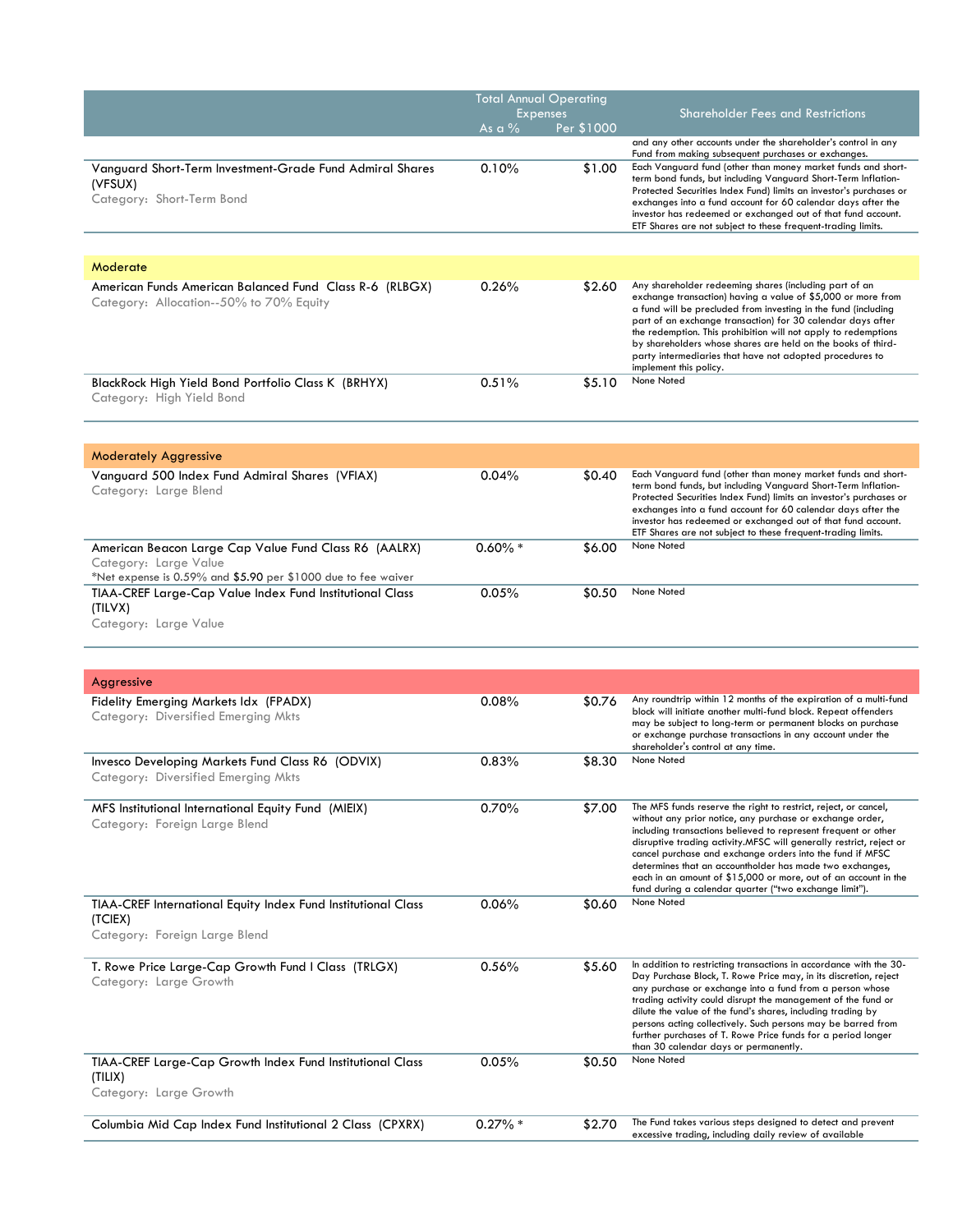|                                                                                               | <b>Total Annual Operating</b> |            |                                                                                                                                                                                                                                                                                                                                                                                    |
|-----------------------------------------------------------------------------------------------|-------------------------------|------------|------------------------------------------------------------------------------------------------------------------------------------------------------------------------------------------------------------------------------------------------------------------------------------------------------------------------------------------------------------------------------------|
|                                                                                               | Expenses                      |            | <b>Shareholder Fees and Restrictions</b>                                                                                                                                                                                                                                                                                                                                           |
| Category: Mid-Cap Blend<br>*Net expense is 0.20% and \$2.00 per \$1000 due to fee waiver      | As a $\%$                     | Per \$1000 | shareholder transaction information. However, the Fund receives<br>buy, sell or exchange orders through selling agents, and cannot                                                                                                                                                                                                                                                 |
|                                                                                               |                               |            | always know of or reasonably detect excessive trading that<br>may be facilitated by selling agents or by the use of the<br>omnibus account arrangements they offer. Omnibus account<br>arrangements are common forms of holding shares of mutual<br>funds, particularly among certain selling agents such as broker-<br>dealers, retirement plans and variable insurance products. |
|                                                                                               |                               |            | These arrangements often permit selling agents to aggregate<br>their clients' transactions and accounts, and in these<br>circumstances, the identity of the shareholders is often not<br>known to the Fund.                                                                                                                                                                        |
| T. Rowe Price Mid-Cap Growth Fund I Class (RPTIX)<br>Category: Mid-Cap Growth                 | 0.61%                         | \$6.10     | None Noted                                                                                                                                                                                                                                                                                                                                                                         |
| Victory Sycamore Established Value Fund Class I (VEVIX)<br>Category: Mid-Cap Value            | 0.60%                         | \$6.00     | We reserve the right to reject or cancel a purchase or<br>exchange order for any reason without prior notice. We will<br>deny your request to purchase or exchange your shares if we<br>believe that the transaction is part of a market timing strategy.                                                                                                                          |
| Hartford Small Cap Growth Fund Class R6 (HSLVX)<br>Category: Small Growth                     | 0.77%                         | \$7.70     | None Noted                                                                                                                                                                                                                                                                                                                                                                         |
| Vanguard Small-Cap Growth Index Fund Admiral Shares                                           | 0.07%                         | \$0.70     | Each Vanguard fund (other than money market funds and short-<br>term bond funds, but including Vanguard Short-Term Inflation-                                                                                                                                                                                                                                                      |
| (VSGAX)<br>Category: Small Growth                                                             |                               |            | Protected Securities Index Fund) limits an investor's purchases or<br>exchanges into a fund account for 60 calendar days after the<br>investor has redeemed or exchanged out of that fund account.<br>ETF Shares are not subject to these frequent-trading limits.                                                                                                                 |
| PGIM QMA Small-Cap Value Fund- Class R6 (TSVQX)                                               | 0.67%                         | \$6.70     | None Noted                                                                                                                                                                                                                                                                                                                                                                         |
| Category: Small Value                                                                         |                               |            |                                                                                                                                                                                                                                                                                                                                                                                    |
| Vanguard Small Cap Value Index Fund Admiral Shares<br>(VSIAX)                                 | 0.07%                         | \$0.70     | Each Vanguard fund (other than money market funds and short-<br>term bond funds, but including Vanguard Short-Term Inflation-                                                                                                                                                                                                                                                      |
| Category: Small Value                                                                         |                               |            | Protected Securities Index Fund) limits an investor's purchases or<br>exchanges into a fund account for 60 calendar days after the<br>investor has redeemed or exchanged out of that fund account.<br>ETF Shares are not subject to these frequent-trading limits.                                                                                                                 |
|                                                                                               |                               |            |                                                                                                                                                                                                                                                                                                                                                                                    |
| <b>Target Date Fund</b>                                                                       |                               |            |                                                                                                                                                                                                                                                                                                                                                                                    |
| Vanguard Target Retirement 2020 Fund Investor Shares                                          | 0.13%                         | \$1.30     | Each Vanguard fund (other than money market funds and short-<br>term bond funds, but including Vanguard Short-Term Inflation-                                                                                                                                                                                                                                                      |
| (VTWNX)<br>Category: Target-Date 2020                                                         |                               |            | Protected Securities Index Fund) limits an investor's purchases or<br>exchanges into a fund account for 60 calendar days after the<br>investor has redeemed or exchanged out of that fund account.<br>ETF Shares are not subject to these frequent-trading limits.                                                                                                                 |
| Vanguard Target Retirement 2025 Fund Investor Shares<br>(VTTVX)                               | 0.13%                         | \$1.30     | Each Vanguard fund (other than money market funds and short-<br>term bond funds, but including Vanguard Short-Term Inflation-                                                                                                                                                                                                                                                      |
| Category: Target-Date 2025                                                                    |                               |            | Protected Securities Index Fund) limits an investor's purchases or<br>exchanges into a fund account for 60 calendar days after the<br>investor has redeemed or exchanged out of that fund account.<br>ETF Shares are not subject to these frequent-trading limits.                                                                                                                 |
| Vanguard Target Retirement 2030 Fund Investor Shares                                          | 0.14%                         | \$1.40     | Each Vanguard fund (other than money market funds and short-<br>term bond funds, but including Vanguard Short-Term Inflation-                                                                                                                                                                                                                                                      |
| (VTHRX)<br>Category: Target-Date 2030                                                         |                               |            | Protected Securities Index Fund) limits an investor's purchases or<br>exchanges into a fund account for 60 calendar days after the<br>investor has redeemed or exchanged out of that fund account.<br>ETF Shares are not subject to these frequent-trading limits.                                                                                                                 |
| Vanguard Target Retirement 2035 Fund Investor Shares<br>(VTTHX)                               | 0.14%                         | \$1.40     | Each Vanguard fund (other than money market funds and short-<br>term bond funds, but including Vanguard Short-Term Inflation-                                                                                                                                                                                                                                                      |
| Category: Target-Date 2035                                                                    |                               |            | Protected Securities Index Fund) limits an investor's purchases or<br>exchanges into a fund account for 60 calendar days after the<br>investor has redeemed or exchanged out of that fund account.<br>ETF Shares are not subject to these frequent-trading limits.                                                                                                                 |
| Vanguard Target Retirement 2040 Fund Investor Shares<br>(VFORX)                               | 0.14%                         | \$1.40     | Each Vanguard fund (other than money market funds and short-<br>term bond funds, but including Vanguard Short-Term Inflation-                                                                                                                                                                                                                                                      |
| Category: Target-Date 2040                                                                    |                               |            | Protected Securities Index Fund) limits an investor's purchases or<br>exchanges into a fund account for 60 calendar days after the<br>investor has redeemed or exchanged out of that fund account.<br>ETF Shares are not subject to these frequent-trading limits.                                                                                                                 |
| Vanguard Target Retirement 2045 Fund Investor Shares<br>(VTIVX)<br>Category: Target-Date 2045 | 0.15%                         | \$1.50     | Each Vanguard fund (other than money market funds and short-<br>term bond funds, but including Vanguard Short-Term Inflation-<br>Protected Securities Index Fund) limits an investor's purchases or<br>exchanges into a fund account for 60 calendar days after the                                                                                                                |
|                                                                                               |                               |            | investor has redeemed or exchanged out of that fund account.<br>ETF Shares are not subject to these frequent-trading limits.                                                                                                                                                                                                                                                       |
| Vanguard Target Retirement 2050 Fund Investor Shares<br>(VFIFX)                               | 0.15%                         | \$1.50     | Each Vanguard fund (other than money market funds and short-<br>term bond funds, but including Vanguard Short-Term Inflation-<br>Protected Securities Index Fund) limits an investor's purchases or                                                                                                                                                                                |
| Category: Target-Date 2050                                                                    |                               |            | exchanges into a fund account for 60 calendar days after the                                                                                                                                                                                                                                                                                                                       |